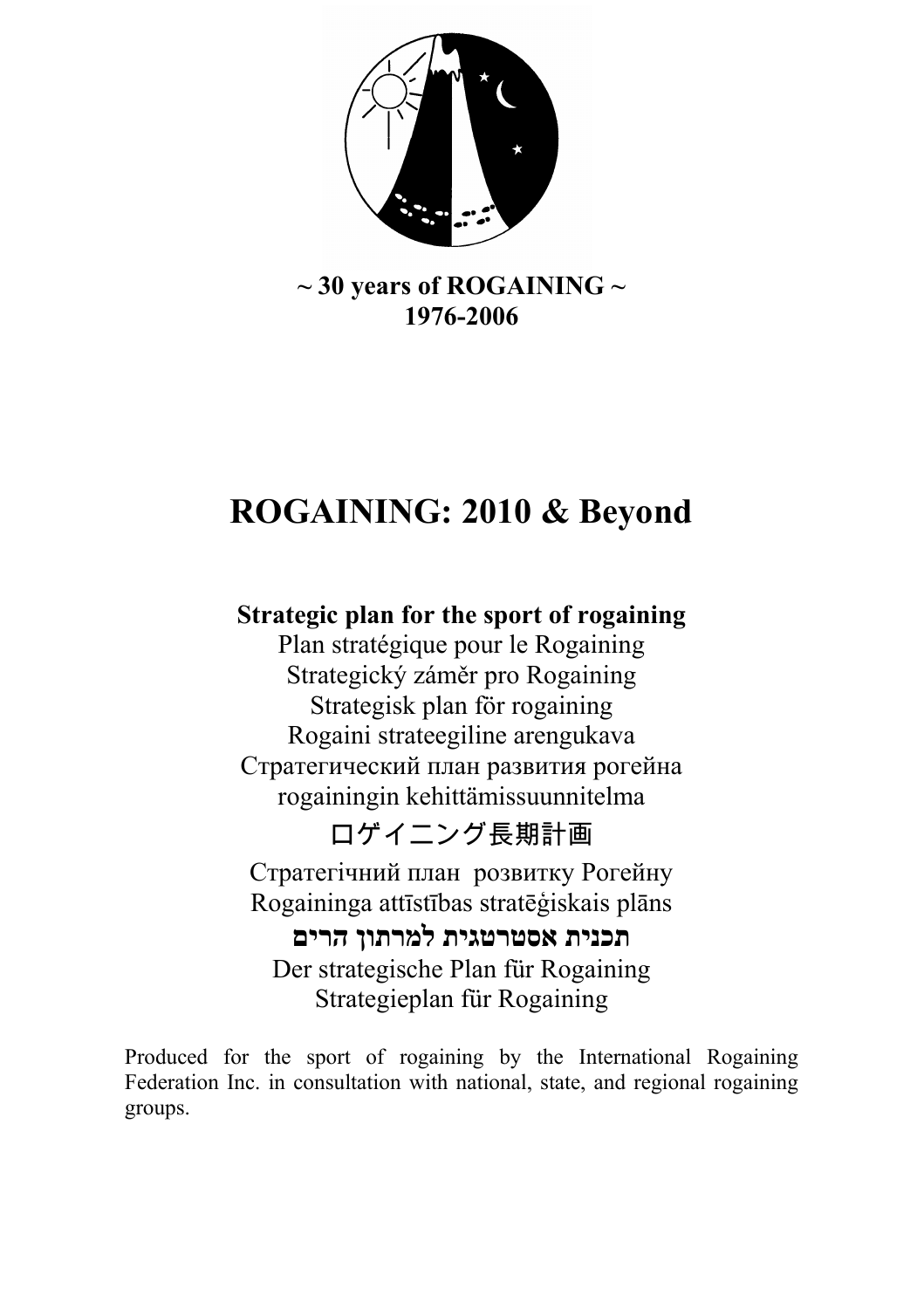#### Description of the sport of rogaining

Rogaining is the team sport of long distance cross-country navigation. The championship rogaine is of twenty-four hours duration, but there are many shorter variants. Teamwork, physical activity, endurance, competition, selfreliance, and an appreciation of the natural environment are features of the sport. Rogaining involves route planning and navigation between checkpoints using a variety of map types.

Rogaines are generally day and night events in which teams of two to five members travel entirely on foot, navigating by map and compass. Teams normally select their own order of visiting checkpoints, in terrain that varies from open countryside to hilly forest. The sport also embraces other crosscountry navigation activities of different duration and means of transport such as canoe, bicycle or skis, and where there is emphasis on navigation, teamwork and the environment.

At many rogaines, a central base camp provides hot meals and teams may return at any time to eat, rest or enjoy the fellowship. Teams travel at their own pace, and anyone from children to grandparents can experience the personal satisfaction that comes from cross-country navigation at one's own level of competition.

#### The benefits we offer as a sport (our value proposition)

Rogaining provides:

- a relatively inexpensive, wholesome 1-2 day outdoor activity
- easy access under safe conditions to bushwalking areas in various parts of the world
- access to some areas not easily accessible to the general public
- communal awareness of the need to care for the natural environment
- physical exercise for individuals leading to a more healthy community
- development of teamwork skills, and cross country navigation skills
- development of self-reliance and leadership skills in outdoor settings
- elite cross-country navigation competition.

We want rogaining to be your outlet for physical and mental team activity in the natural environment. We want rogaining to provide new challenges including the opportunity to enhance your navigational skills. Our rogaining associations and events can become your passport to global rogaining.

Our values: Every participant knows if and when they have competed fairly, and honour comes from competing well and within the spirit and law of the sport.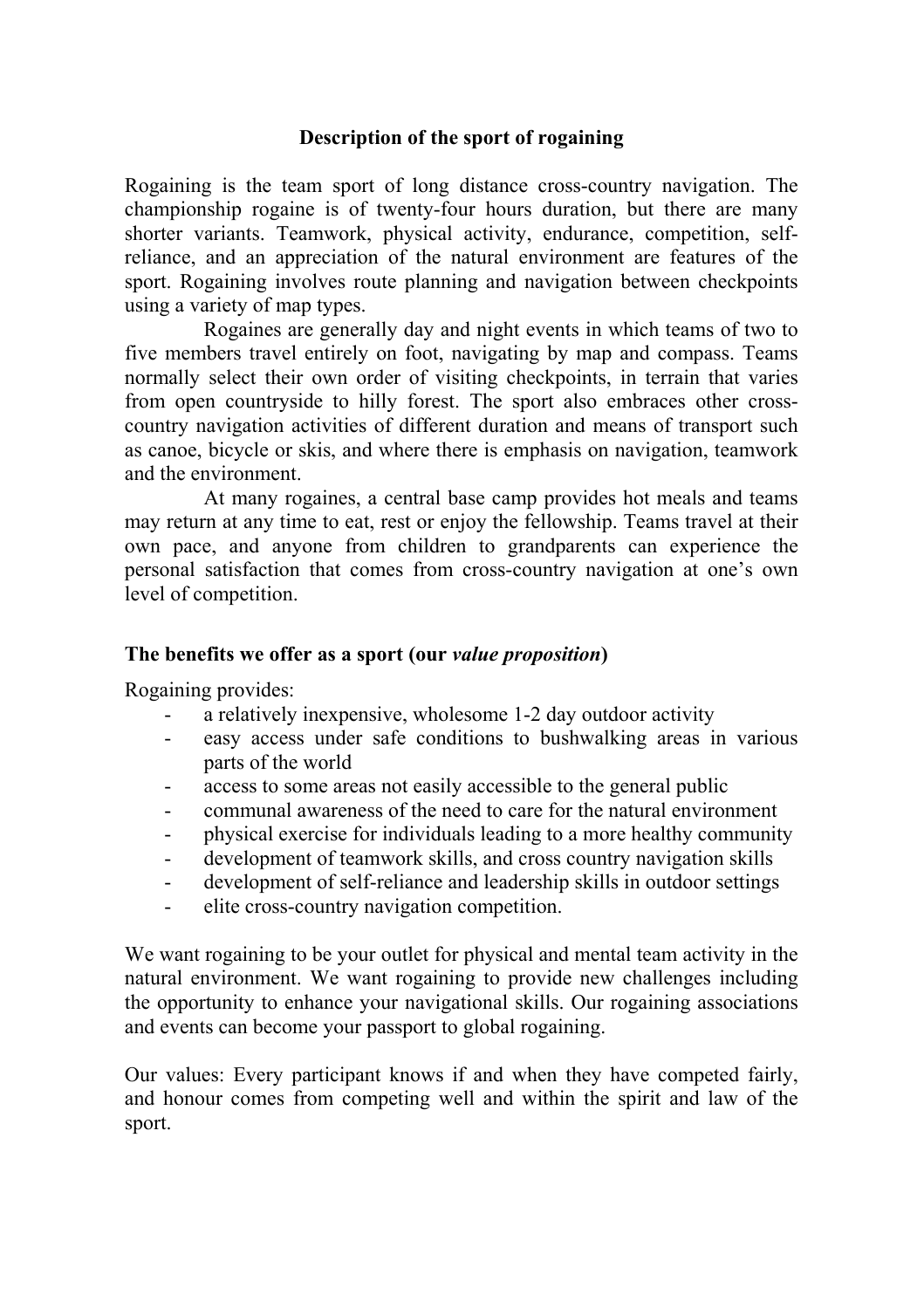#### A. Our mission:

 is to provide the opportunity for ROGAINING in as many parts of the world as practicable.

#### B. We will pursue our mission by:

- Expanding rogaining to new regions and countries, and within existing areas.
- Increasing participation at both elite and recreational levels.
- Raising the quality of all rogaines, especially international championships.
- Promoting and developing high-quality World Rogaining Championships.
- Developing and growing sustainable rogaining associations.

#### C. Strategic platform

The sport appeals to a wide range of *members*, by providing quality *rogaining* events that are organized through a structure of *associations* and that rely upon financial resources. This strategic plan for international rogaining is built on these four major components: members, rogaining events, rogaining associations, and financial resources.

#### C1. Members

Four member groups can be recognized who are important to the sport:

Participants are our raison d'etre. They are core to our success, and make up the bulk of rogainers by number. Participants in a rogaine come from diverse backgrounds and include hikers, bushwalkers, runners, orienteers, adventure racers, eco-challengers, search and rescue personnel, outdoor groups, Scouting personnel, school teams, hunters, military teams, police and fire department teams, local landowners, friends and family.

Elite competitors are those who aspire to win rogaining championships. This group may be small in number compared to the participant group, but their presence adds credibility to each rogaining championship and sets and extends the standards of achievement in the sport. This group also drives the expectations for professionally run events with top quality courses and organization.

Volunteer organizers of rogaining events and the associations are essential for maintenance of the sport, organizing activities, and leading the associations.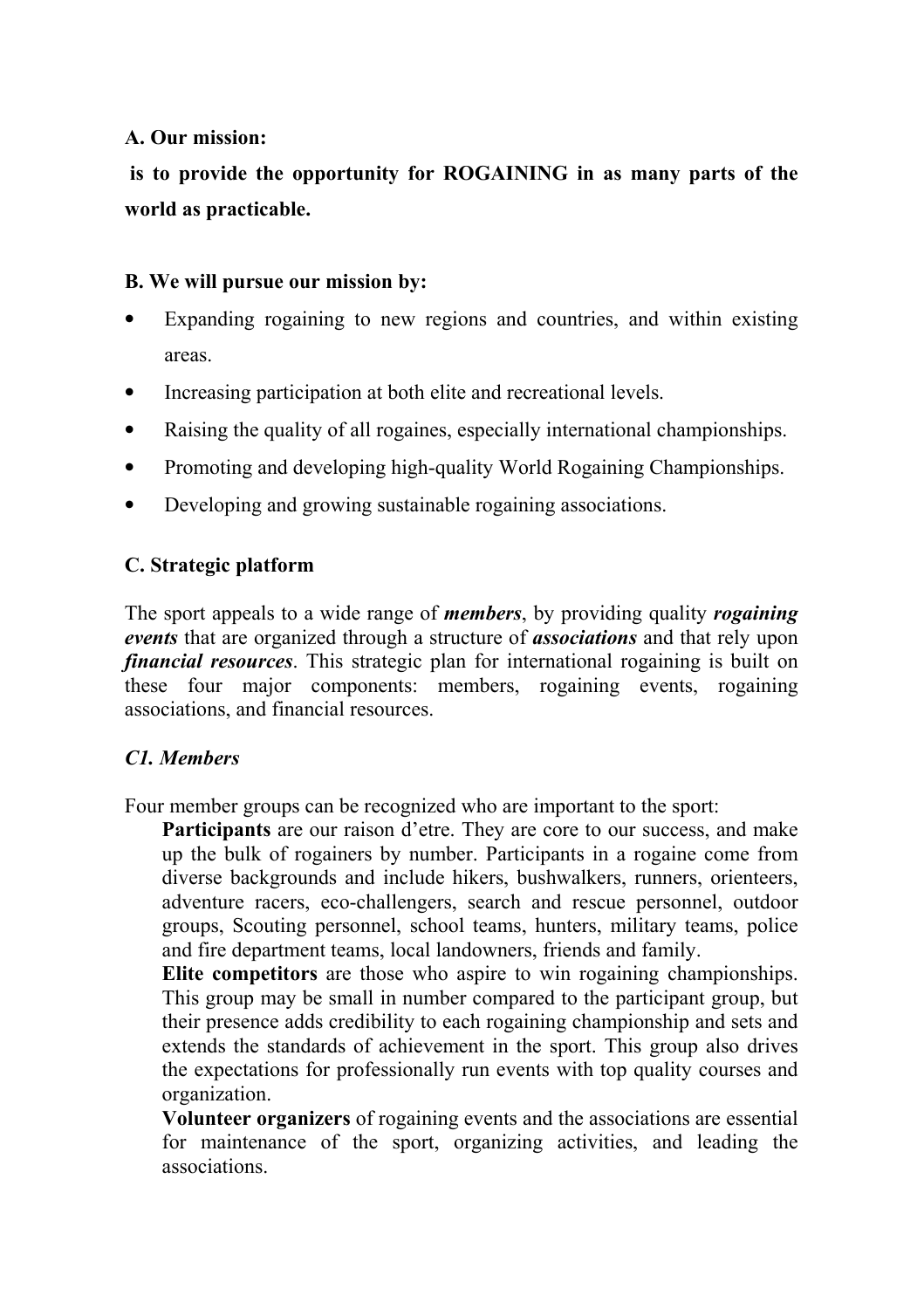Legacy-leavers include innovators who take the sport to new levels. founders of the sport in various regions, and founders of associations. These members supplement the organizers' group by providing a long-term perspective, and lead changes within the sport that contribute to growth, relevance and excitement.

Some goals:

- Attract more participants [by: greater community awareness of rogaining].
- Retain participants at subsequent rogaines  $[by: a$  friendly event atmosphere and the opportunity for self-improvement using rogaining publications, online resources and practice courses].
- Attract elite competitors especially at major rogaining championships [by: recognition of their achievements, quality events, fair competition, challenging courses].
- Achieve greater representation of nationalities at major international rogaining championships  $[by:$  confidence in the style and fairness of events, uniform rules, greater global community awareness of rogaining].
- Use volunteers' time effectively  $[by:$  seeking efficiencies in all our processes, sharing advancements on a global scale, re-using courses, encouraging new ideas].
- Recognize volunteers and legacy-leavers [formally and informally].
- Foster a culture that encourages risk-taking with new developments in the sport  $[by:$  encouraging a willingness to innovate and accepting that not all new ideas will succeed].
- Provide support for those who develop new rogaining associations [by: providing information, providing access to financial support, encouraging public support, providing administrative and other resources internationally, minimizing duplication of effort in different countries, recognizing successes].

#### C2. Rogaining events

The sport is built on the foundation that rogaining events should embody:

- interesting countryside in which to rogaine
- accurate, fair and challenging courses
- friendly hash house atmosphere, and
- excellent administration and presentation of events.

The overall quality of each rogaining event affects the level of participation by members, the attraction of the sport to elite competitors, the willingness of volunteers to be involved, the financial viability, the access to external funding support, and the level of community support for rogaining.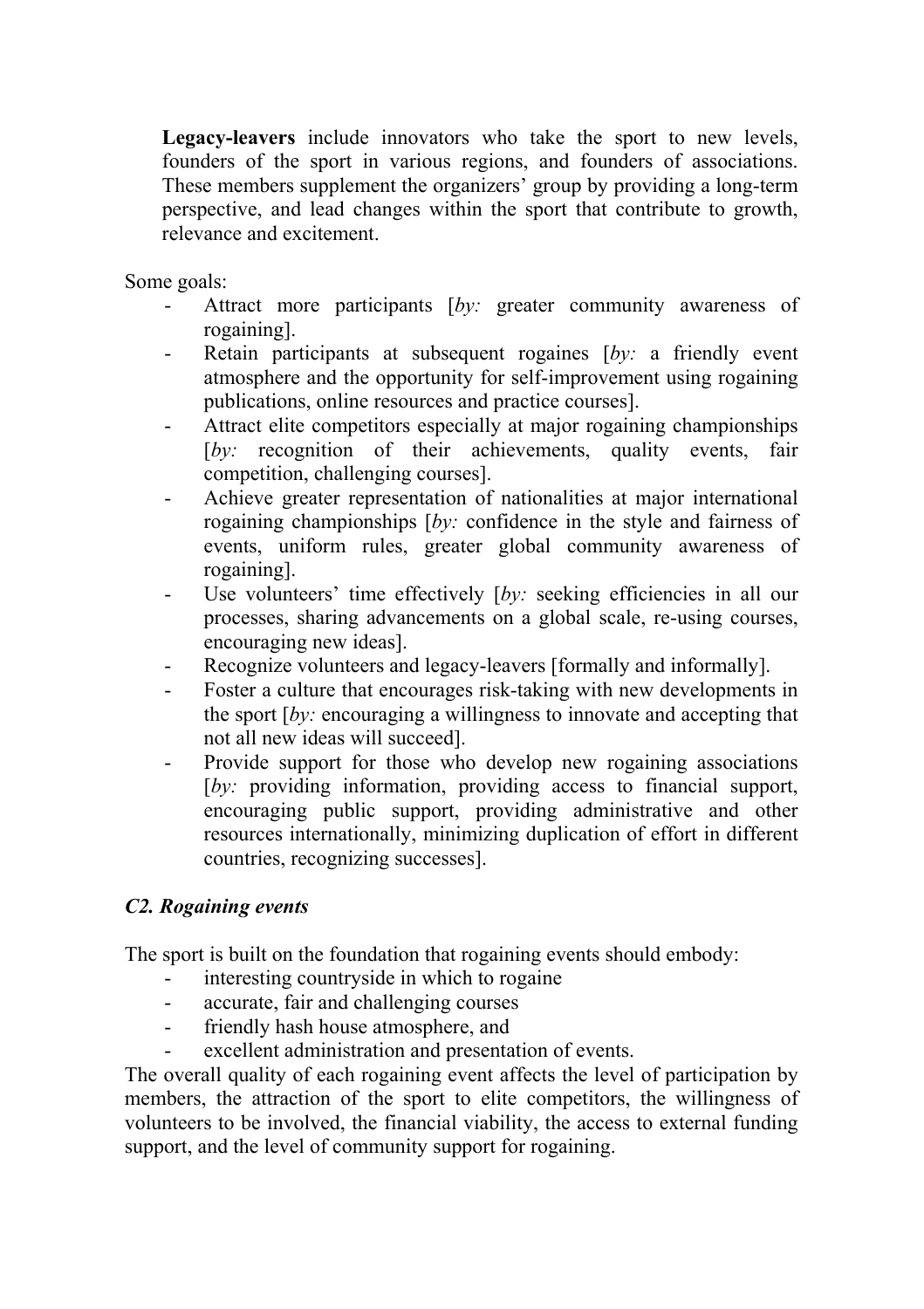Land access is critical to every rogaining country and to every rogaining event. Land access is very much a community and environment issue. For the sport to be sustainable (i.e. operating in today's environment without jeopardizing the future of the sport), it must safeguard its relationships with its local communities and with the natural environment. Rogaining areas used in the past have been lost to the sport as land uses have changed. Other areas will come under increasing development pressure. Rogaining associations need to be able to take a long term view (years or decades) in planning their land access.

Some goals:

- Provide consistently high quality events [by: regular review, preserving and building on the four key elements of successful rogaines, making available written and on-line resources about the sport for organizers and participants, providing financial and other assistance, including billeting to key international rogaining organizers to encourage their attendance at major international rogaines].
- Offer fair and consistent competition  $[by:$  maintaining and promulgating uniform Rogaining Rules and Practices, i.e. the Rogaining Code, so that events held in different parts of the world foster similar culture, ideals and practices, and provide fair competition].
- Increase the number of countries organizing rogaines, especially 24hour rogaines [by: wider recognition of the sport through international rogaining championships, supporting new organizers].
- Increase the number of rogaines being organized in existing rogaining countries [by: building volunteer resources and access to land, streamlining organizational requirements].
- Increase the number of regional rogaining centres within existing rogaining countries, i.e. develop organizational bases outside capital cities [by: discussing models for growth, and implementing these].
- Increase participation in existing rogaines  $[by:$  discussing various models for rogaining event size, reusing courses].
- Increase community awareness and support for rogaining  $[by:$ communicating regularly with the community, providing publicity to local and major media].
- Take a proactive role in encouraging members to respect the natural environment especially where rogaines are held [by: leading by example, newsletters, instructions and messages to participants].
- Provide a clear message to the land owners (government and private) that rogainers respect their land  $[by:$  continuing observation of the relevant rules and standards, emphasising this respect in communications with land owners, emphasising this respect and its importance in communications with participants, developing strategies to ensure that rogaining courses are left in better condition than they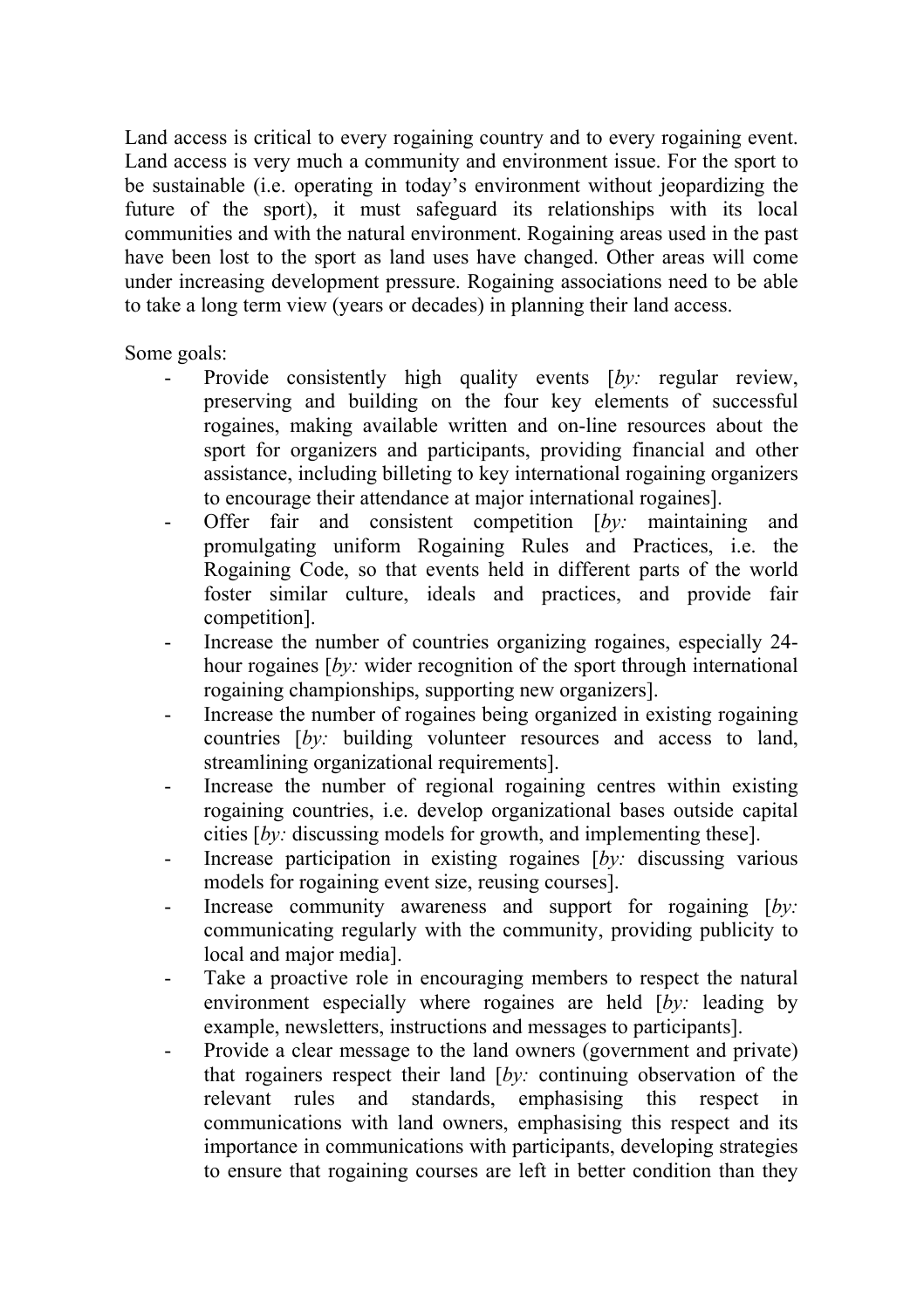are found, promoting and publicizing these strategies  $-$  e.g. making aspects of land care a feature of events].

- Monitor land access issues globally  $\lceil bv \rceil$  developing a strategy to retain and increase the land accessible to the sport].

#### C3. Rogaining associations

Rogaining associations provide the framework for membership, co-ordination, communication, history, learning, training, volunteering, and representation. They are not-for-profit entities operating under legal systems that vary somewhat between nations. Sustainable rogaining associations can survive changes of leadership, changes in community and legal environments and changes in member preferences by constantly monitoring each of these factors and adapting accordingly. Good governance is expected of all associations.

Some goals:

- Develop sustainable rogaining associations  $[by:$  providing successful case histories of how new associations formed, and incentives to improve].
- Monitor and upgrade communication to members  $[by:$  newsletters, books, websites, IRF meetings and informal connections].
- Have strong volunteer support base [by: identifying, attracting, training, mentoring, rotating and retaining capable leaders, regular succession planning].
- Develop learning processes to spread the benefits of new ideas throughout the sport [by: active communication networks within sport].
- Maintain active co-operation and dialogue between groups responsible for different delivery models for rogaining events [by: the IRF and national associations offering an inclusive approach covering rogaines run by formal not-for-profit associations, commercial rogaining style activities, and local informal rogaines such as within a school].

For the International Rogaining Federation Inc.:

- Aim for 100 percent compliance with incorporation obligations.
- Define, communicate and revisit its IRF Executive roles and responsibilities annually.
- Address the Strategic Plan on an annual cycle, revise the strategic plan every 3-5 years.
- Recognize and preserve those aspects of rogaining that confer *lasting* advantage, including the name, logo, website, history of events in Australia and other countries, World Rogaining Championships, publications, and reputation within the community.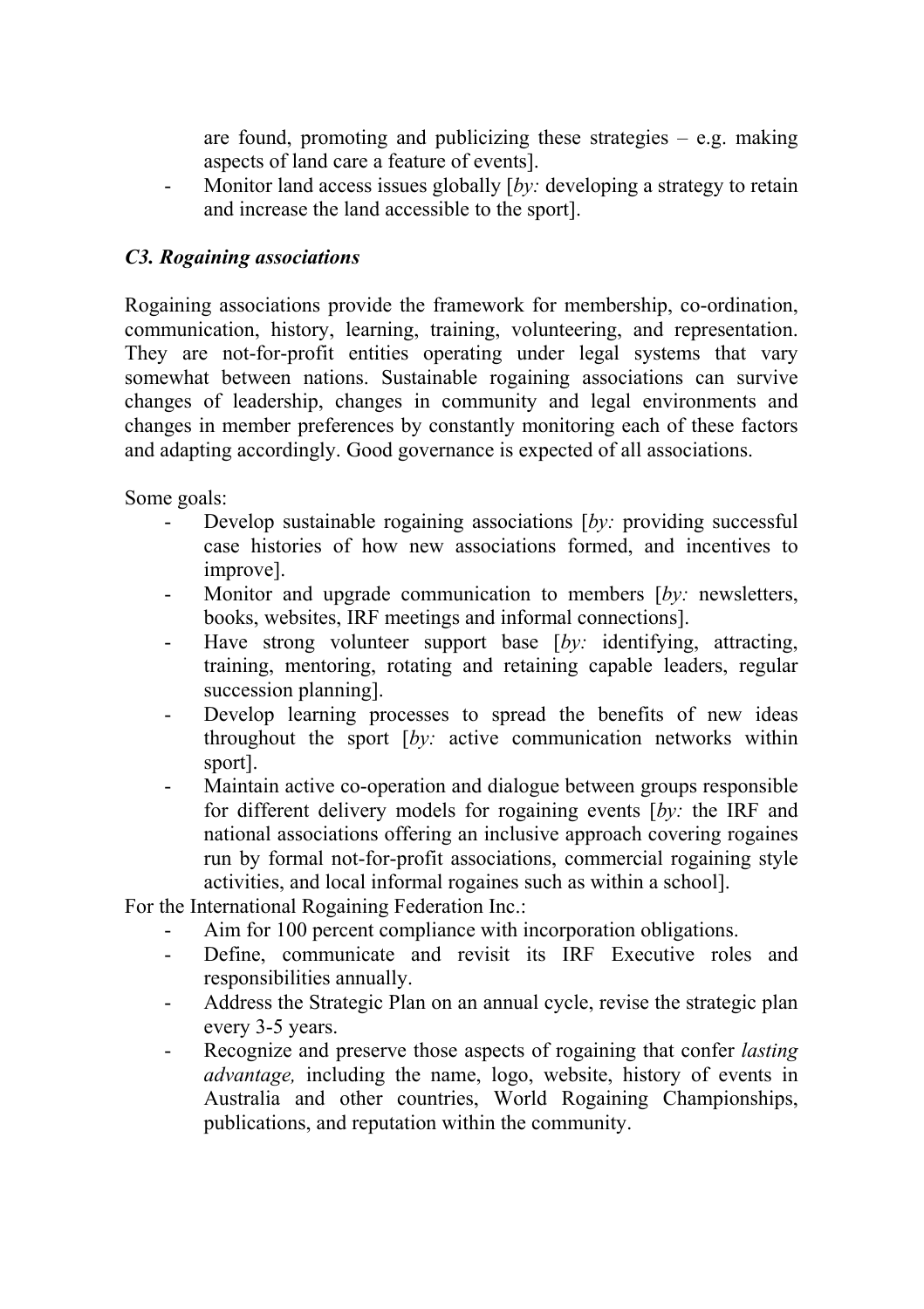#### C4. Financial resources

The sport relies on financial resources to deliver events for its members and for promotion and growth of rogaining globally. The sport has a responsibility to ensure that its funds are used legally, wisely and effectively. Sources of funding include:

- donors and granting agencies
- members' event fees
- members' capitation fees
- government grants
- co-funding of initiatives with various rogaining, and other, associations.

Some goals:

- Link the budget process directly to the Strategic Plan for Rogaining.
- Provide excellent reporting and transparency on financial activities.
- Achieve an appropriate balance between event fees, capitation fees, and other fund sources [by: consulting with Members].
- Ensure grants lead to strengthening of the sport  $[by:$  seeking alignment with the operational mission (in Part B), delivering on conditions attached to grants].
- Use funds held by rogaining associations effectively [by: reviewing] use of longer-term funds in each annual budget process].

#### D. Programs

#### Choice of annual programs

To be decided on an annual basis for the International Rogaining Federation, and for individual rogaining associations and rogaining nations.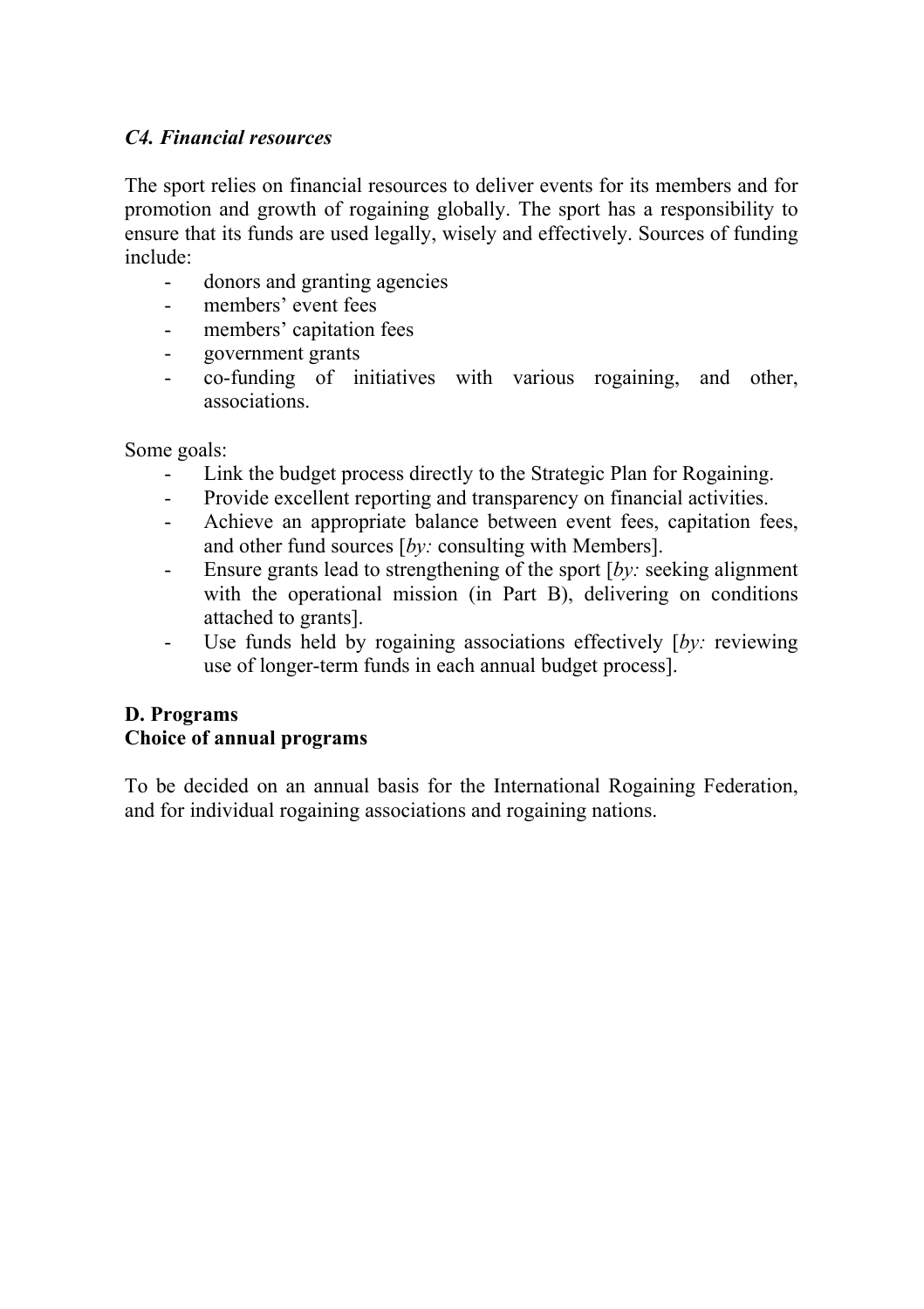#### Appendix

#### Our history

The concept of rogaining as a sport in its own right originated in Australia and traces its origin to the first public twenty-four hour event in 1972 and the first rogaine in 1976, both run by Surrey Thomas Rovers. However, twenty-four hour walks were organized by the Melbourne University Mountaineering Club as early as 1947, and by Canterbury University in New Zealand from 1967. Twenty-four hour score events were run by Adelaide University Mountaineering Club as early as 1963. The Victorian Rogaining Association was formed in May 1976, and operated through a series of strategic alliances with Scouting, university, and orienteering organizations to co-host rogaines. The Australian Rogaining Association was formed in February 1979, and now acts as co-ordinating body for state and territory rogaining associations within Australia.

The International Rogaining Federation was formed in 1989 to promote rogaining and provide direction for the sport internationally. The International Rogaining Federation incorporated and adopted a formal constitution in 2000. Rogaining has spread from Australia to Canada (1986), USA (1989), New Zealand (1991), Czech Republic (1997), Sweden (1998), Ireland (1998), Russia (1998), Estonia (1999), Japan (2002), Latvia (2002), South Africa (2003), Lithuania (2003), Ukraine (2004), Israel (2005), Brazil (2006) and Germany (2006). Half these countries have run 24-hour rogaines.

The World Rogaining Championships are the premier international rogaining championships and are held each two years. World Rogaining Championships have been held in Australia (1992, 1996), Canada (1998), New Zealand (2000), Czech Republic (2002), USA (2004) and Australia (2006). Up to seven hundred competitors from thirty countries attend World Rogaining Championships. The three other major international championships are the Australian Rogaining Championships (27th ARC in 2006), North American Rogaining Championships (9th NARC in 2006) and European Rogaining Championships (3rd ERC in 2006).

Development of rogaining can be summarized as a decade to establish rules and protocols based on what worked well, a decade of growth in Australia based around the Australian Rogaining Association, and a decade of growth internationally based around the International Rogaining Federation and regular World Rogaining Championships. The sport now enters its fourth decade in 2006.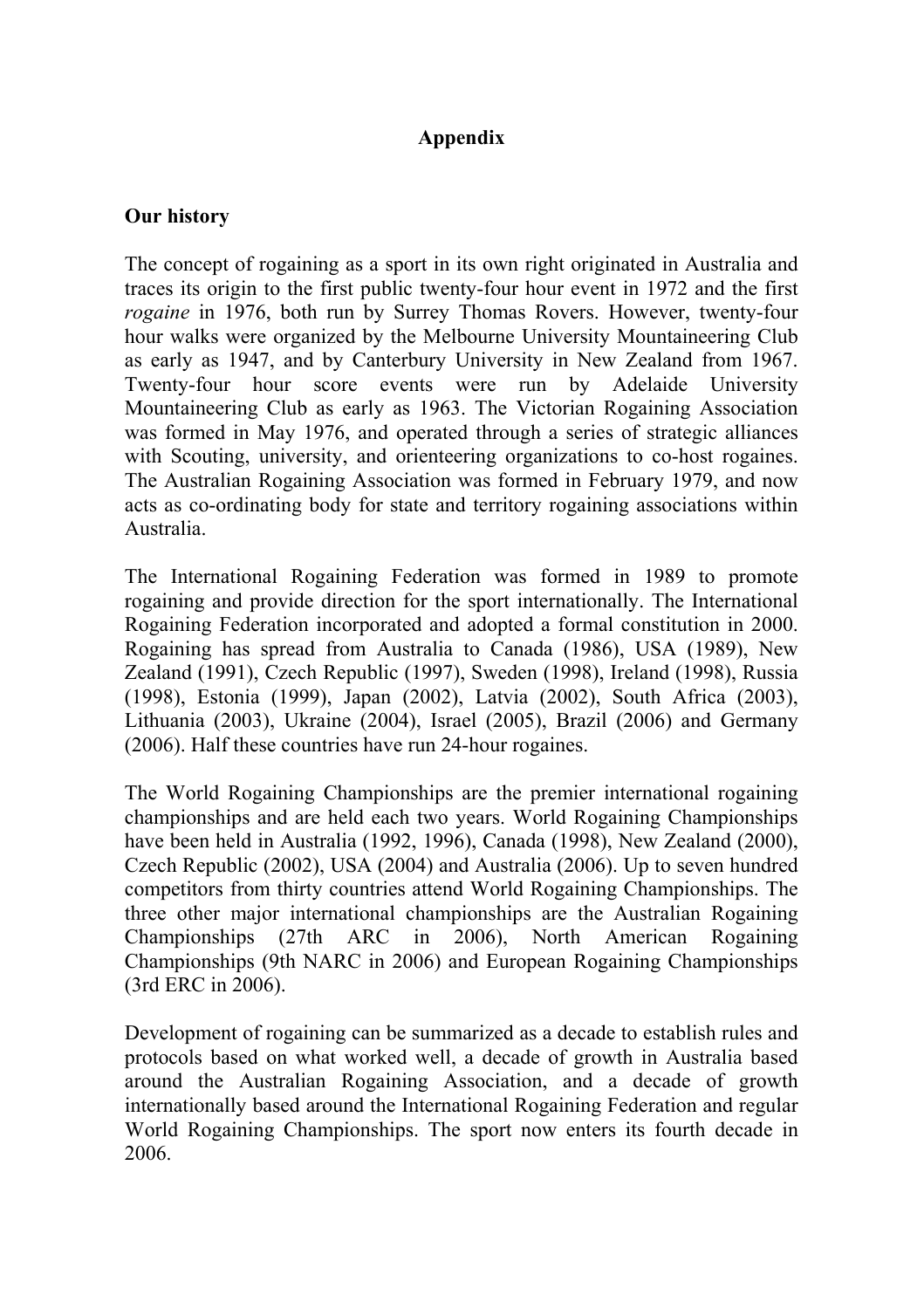#### The name rogaining

The word rogaining comes from rogaine, which was coined from the names of the organizers of a twenty-four hour hike in 1976. Rogaining was retained for subsequent events by the Surrey Thomas Rovers. When an association was formed in Victoria, its members adopted rogaining as the name of their sport of twenty-four hour cross-country navigation, and the word rogaine for each event. The word has entered English, American and Australian dictionaries, and been translated to a dozen languages. The rogaining logo of the mountain in sun and darkness was designed by Sue Grice in 1978 and epitomizes some of the characteristics that set rogaining apart from most other forms of human physical endeavour. This logo has been adapted by several countries to give a local flavour.

Rogaining aims to support and encourage people to develop respect for and enjoyment of rural and forest environments; and interact positively with local communities. Rogaining is closely related to orienteering and many people enjoy both sports. The key features that distinguish rogaining are:

- it is a team sport,
- rogaines are long duration events, usually 6, 8, 12 or 24 hours,
- teams choose their own route as there is no set course, and
- there is a strong emphasis on participation.

Various adventure sports embody aspects of cross-country navigation as a team.

#### **Publications**

Phillips' Rogaining – Cross country navigation, 2000, ORIA

Costigan's Organizing a rogaine, 1992, IRF.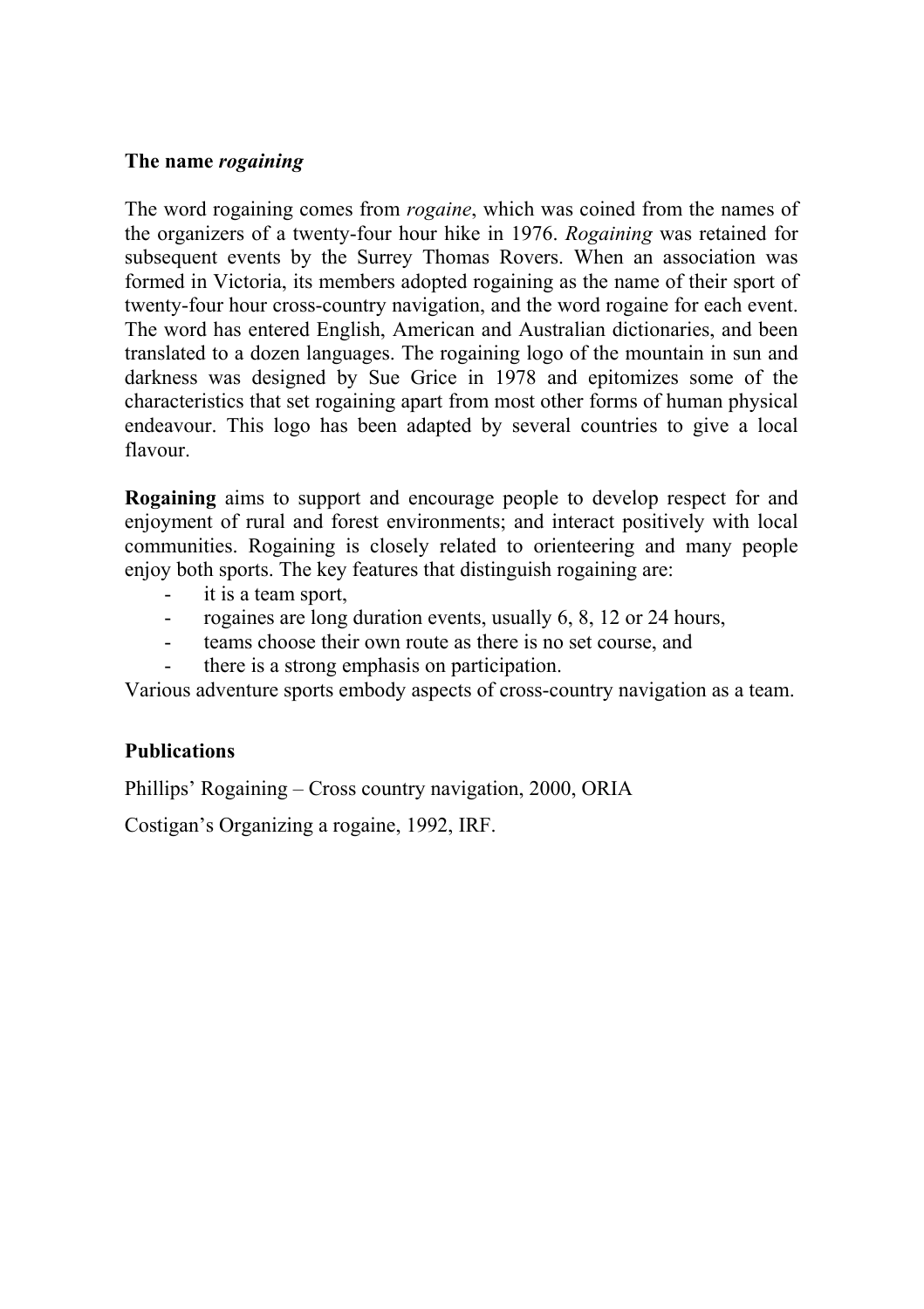#### World Rogaining Championships

As the sport's premier event, the World Rogaining Championship has significant drawing power for international entrants, sponsors, and elite competition. The World Rogaining Championships are for the benefit of everyone in the sport, for elite and non-elite competitors, for organizers, for administrators, and for the public: they also provide a meeting focus for rogaining enthusiasts. Three further international rogaining championships (Australia, North America, Europe) achieve similar outcomes to the World Rogaining Championship, but on a regional scale.

Each two years, the IRF awards the World Rogaining Championships to a National association or group, taking into account many criteria including the experience of the organizing group and the benefits of holding the Championships in that country. The World Rogaining Championships remain the championships of the International Rogaining Federation. At present, the World Rogaining Championships are held each two years. Discussions have been held about whether an annual event is warranted. Award of the World Rogaining Championships should be restricted to groups with a track record of organizing major rogaines, who actively want to stage the event and who can nominate a suitably experienced co-ordinator: if these criteria cannot be met for any particular year, the WRC should not be awarded.

The IRF does not expect extra facilities or activities beyond those normal to championship rogaines run by the particular host association. However, this does not exclude any WRC organizers from going a little further. The intent is to bring the staging of the WRC within the grasp of all groups who can demonstrate a history of running a series of successful rogaines and who want to stage the WRC.

The focus of a World Rogaining Championship is on:

- a. Interesting countryside in which to rogaine
- b. Accurate, fair and challenging courses
- c. Friendly hash house atmosphere
- d. Excellent administration and presentation of events, and also:
- e. Wide cross section of participants,
- f. Elite and other levels of competition.

The first four criteria should be established features of rogaines run previously by a group before it is awarded the WRC. Significant departure from normal rogaines is not advocated for a World Rogaining Championship. The last two criteria (e and f) can be achieved by careful planning of the event date and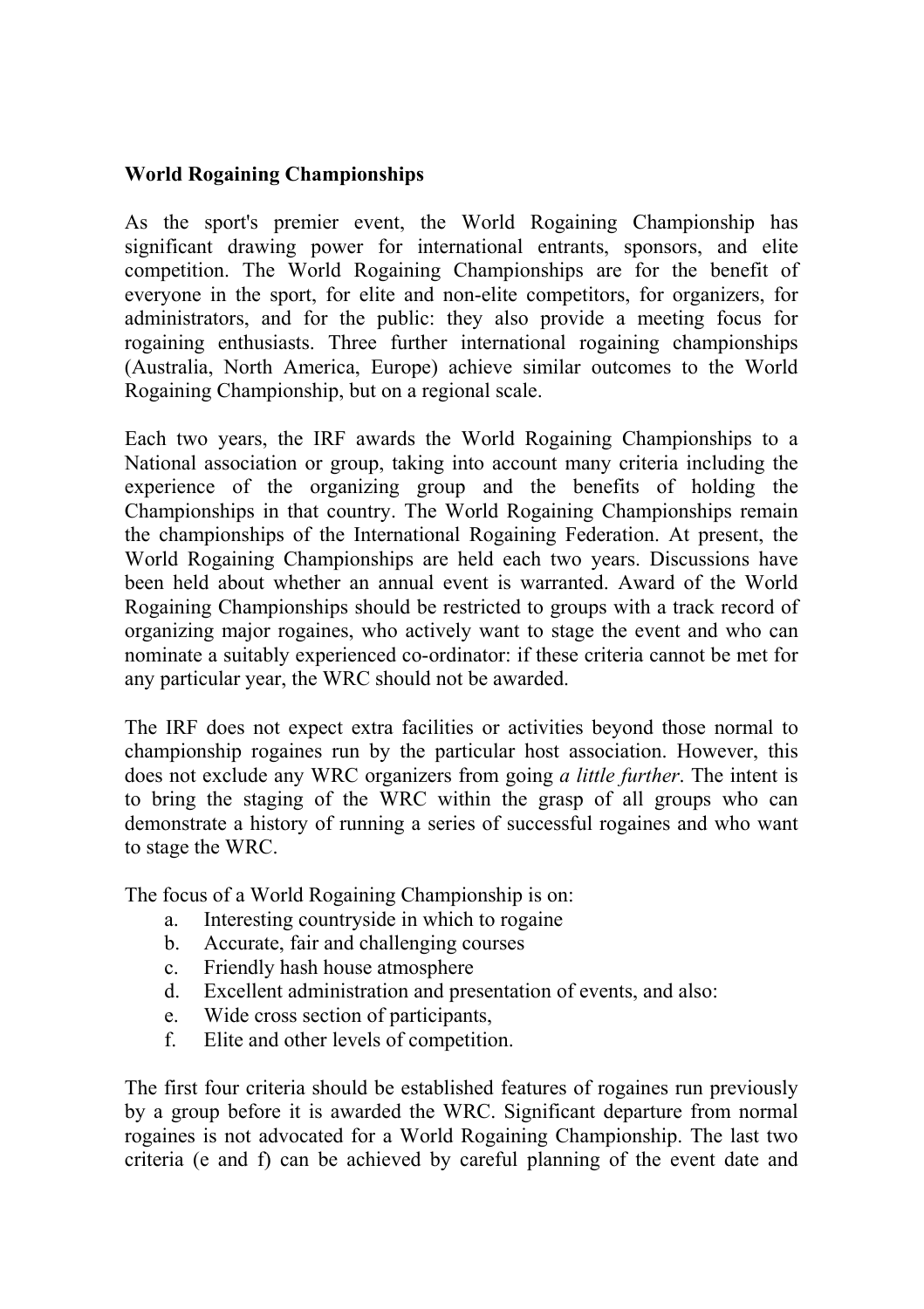location, taking into account overseas participants and possible linking to related activities at the time of the World Rogaining Championship. These activities need not be part of the WRC program and may be better organized by separate parties, e.g. major adventure race or orienteering meeting. The extra publicity to attract overseas and/or elite participants to a WRC should utilize IRF expertise and should target particular interest groups and countries. Organizers are expected to provide a profile to describe rogaining in their area, and may include a model rogaine prior to the championship. The WRC will be run according to the IRF Code and Rules, and departure from these will require specific IRF permission.

Regional Rogaining Championships

There are three other international rogaining championships supported and promoted by the International Rogaining Federation, i.e. the North American Rogaining Championships, the European Rogaining Championships and the Australian Rogaining Championships. These rogaines closely follow the rules and guidelines of the World Rogaining Championships with scope for minor local variations. These four championships form the basis of a potential world rogaining championship circuit with elite achievement recognized by the IRF.

Further details: Neil Phillips, International Rogaining Federation Inc. – President.

P.O. Box 3 Central Park 3145, Victoria, Australia. www.rogaining.com

Members, Observers and correspondents: John Berwick (Australia), Dan Chissick (Israel), Rod Costigan (IRF Organizers Manual), Francis Falardeau (Canada), Murray Foubister (Canada), Sean Hassett (Ireland), Phillip Holman (Australia), Brad Hunt (USA; IRF Executive), Iiro Kakko (Finland), Andres Käär (Estonia), Guntars Mankus (Latvia), Alan Mansfield (7WRC; Australia), Clinton Morse (USA), Pieter Mulder (South Africa), Neil Phillips (Australia), Rod Phillips (Australia; Secretary, IRF), Bob Reddick (USA), Marko Rößler (Germany), Miroslav Seidl (Czech), German Shestakov (Russia), Eric Smith (USA), Peter Squires (New Zealand), Efim Shtempler (Ukraine), Allan Stradeski (Canada), Lars-Åke Svenk (Sweden), Kazuhiro Takashima (Japan), Peter Taylor (Australia; IRF Executive), José Nilton Silva Vargas (Brazil), Jaroslav Vavra (Czech), Michael Wood (New Zealand), Sergey Yaschenko (Russia).